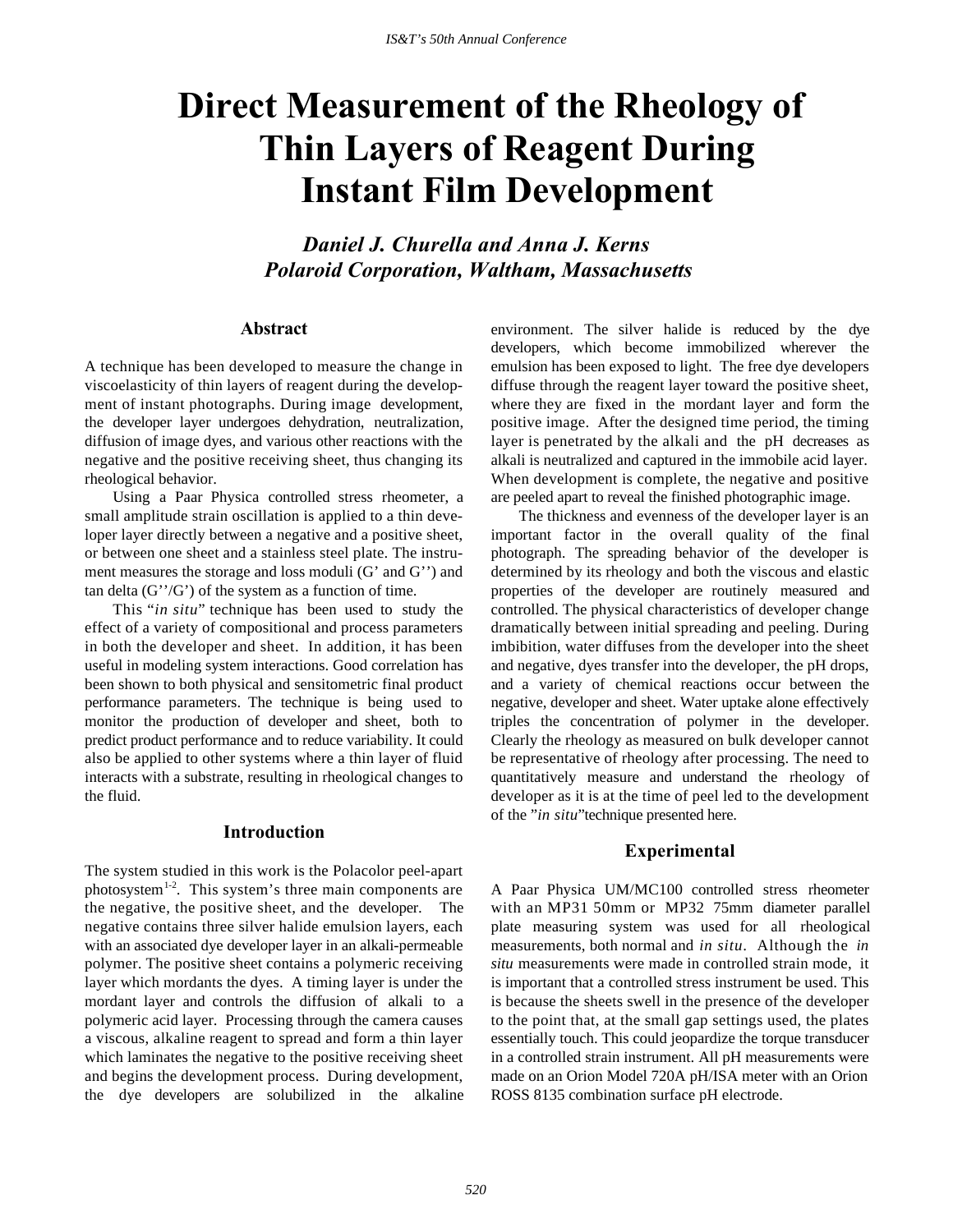## **Description of the "***in situ***" Technique**

The "*in situ*" technique measures the rheology of developer "in the situation," directly between a negative and sheet, and was designed to be a model system for the photographic development process. There are several methods used to monitor the dynamics of the peel-apart laminate. An example is Thymolphthalein testing, which is used to monitor the pH of the positive sheet by observing the color change of an indicator dye. These techniques yield clues to the physical and chemical phenomena occurring during the instant development process. The *in situ* technique presented here examines the instant development process from another viewpoint, that of developer rheology during imbibition.



*Figure 1: Parallel plates with negative and positive sheet attached for in situ rheology.*

In order to study the rheology of the thin layer of developer as a function of the changes occurring during imbibition, the parallel plate measuring system of the rheometer was modified, as shown in Figure 1. The plates are sprayed with a light coating of 3M Spraymount Artist's Adhesive and allowed to dry for 2-3 minutes. A mask made from a manila file folder is used to limit the spray pattern to an 80mm diameter circle on the bottom plate, and to protect the instrument from overspray. A piece of negative is firmly pressed onto the upper plate and trimmed to approximate size with scissors. It is then trimmed to the exact size of the plate with a razor blade or sharp knife. A piece of positive sheet is applied to the bottom plate. There is no need to trim the sheet to size. The negative is on top because it has lower mass and because the excess developer on the bottom plate can be more easily scraped from the sheet. The gap is zeroed with the dry negative and sheet adhered to the plates and then the desired gap is set. The gap must be similar to the gap in the actual photosystem in order to have the same stoichiometry. Gaps in the range of 0.02 to 0.15mm have been used. The developer can be placed on either plate, but preferably on the plate bearing the negative sheet. The top plate is then lowered to the preset gap, the edge is cleaned and the test begun. At the end of the test, the top plate is released from the motor and is gently slid off to the side to separate it from the bottom plate. The sheets are peeled from

the plates and discarded. The adhesive may be reused up to ten times before it must be removed with acetone and reapplied.

During the measurement, an oscillating strain is applied to the top plate. Optimum test parameters are dependent on the materials being tested. In general, low frequency (3 to 5 Hz) and low strain (1 to 3 gamma) produced the best results in the systems studied. The phase angle difference between the applied strain and the resulting stress is measured. This stress is separated into its elastic and viscous components. The storage or elastic modulus  $(G')$  describes the material's ability to store energy elastically and is the ratio of the elastic stress to strain. The loss or viscous modulus (G″) defines the material's ability to dissipate stress through resistance to flow and is the ratio of the viscous stress to strain. The complex modulus  $(G^*)$  is the vector sum of the two and is the total resistance to deformation. Tan delta is defined as the ratio of the loss to storage moduli  $(G''/G')$  and describes the nature of the dissipation of energy for the system. During a measurement, these parameters are recorded as a function of time. Figure 2 shows these curves for a typical system. Since tan delta was found to be most informative, and in order to simplify overlay plots, only the tan delta curves are usually plotted.



*Figure 2: Typical plot of G', G'', G\* and tan delta as a function of time during an* in situ *measurement.*

Although having all three components (negative, developer and sheet) present accurately represents the photographic system, it also presents some difficulties. Since the developer-sheet reactions start immediately upon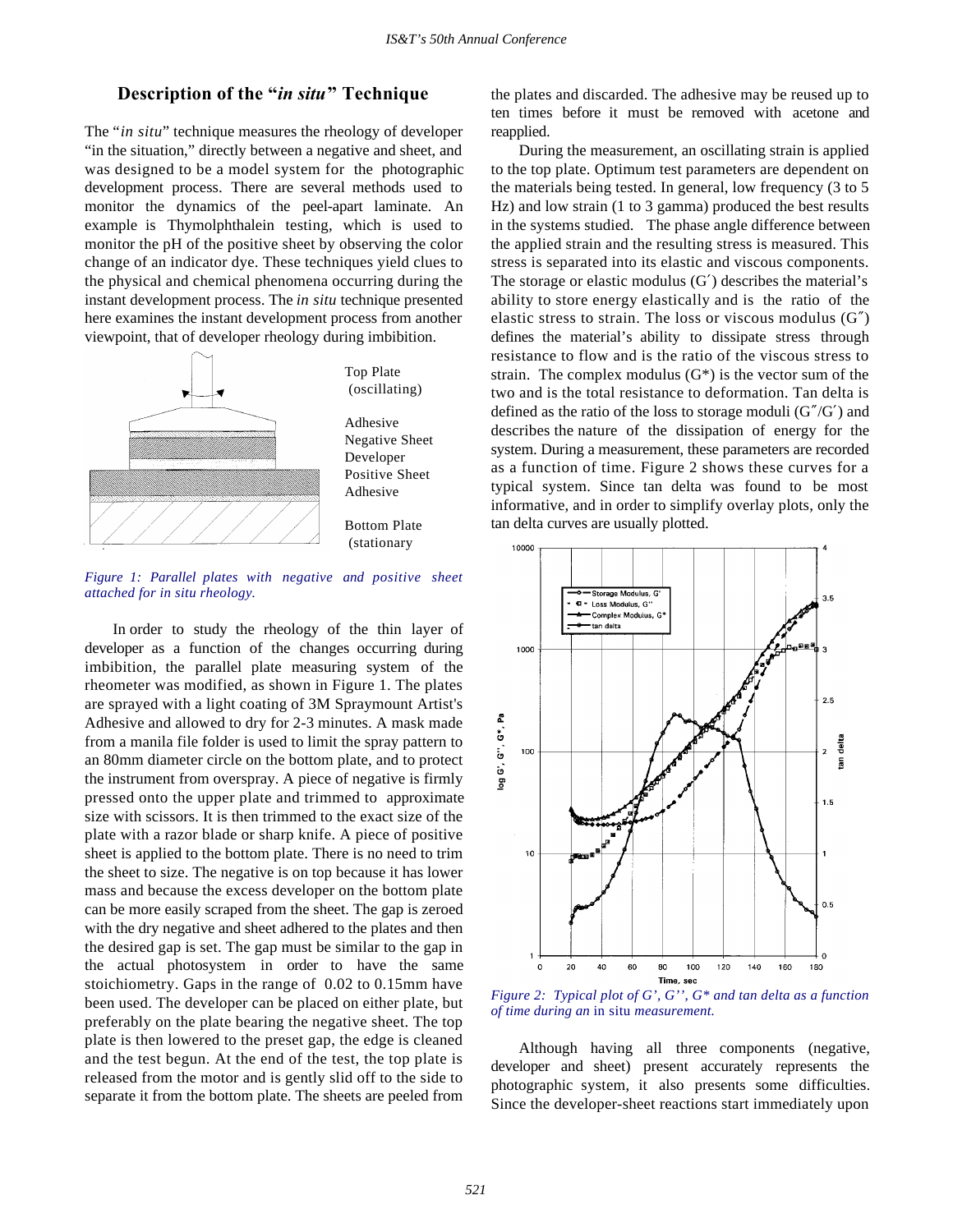contact and the developer must be applied to one sheet before the other, there is considerable variability introduced at the beginning of the test. Preparing the top plate is also tedious and time-consuming. This led to the use of a single sheet in the measurement, i.e. either a positive sheet/developer or a negative sheet/developer combination. In this arrangement, adhesive and an untrimmed positive or negative sheet are applied to the bottom plate, the plates are zeroed and the gap is set. Developer is applied to the bare top plate, which is then lowered to the desired gap. In this way, developer does not contact the sheet until the test is started. This procedure results in both operational simplicity and improved precision.



*Figure 3: Tan delta curves for: a) negative sheet/developer/ positive sheet, b) developer/positive sheet, c) developer/ negative sheet.*

Figure 3 shows the response of developer with each sheet singly and with both sheets together. Examination of these curves shows that the positive sheet is the major contributor to the rheological changes that occur to the developer during imbibition. The tan  $\delta$  for the negative sheet/developer is approximately constant and "solidlike" (value less than 1) whereas the tan  $\delta$  for the positive sheet/developer undergoes a transition from "solidlike" to "liquidlike" then back to "solidlike" behavior. The tan  $\delta$  for the "full structure" is a modified combination of the two. Developer alone shows no change during the period of the test. Elimination of the negative sheet enhances the ability to characterize the positive sheet/developer interaction. For this reason, all data and graphs presented in this paper were generated from positive sheet/developer testing unless

otherwise specified. For purposes of comparing different components or experiments, several "characteristic values" were established. Two of these are the values at Maximum Tan Delta (MTD) and the time to reach maximum tan delta (TMTD).

## **Precision**

In order to establish the precision of the technique, repeat tests were run on two different control sheets using two control developers and several production developers. As shown in Table 1, the average TMTD for that series is 105.8 seconds ( $1\sigma = 4.0$  sec) which reflects the intended response time for this system. The variation in the value of MTD reflects the changes in the system response that are caused by the positive sheet (1.9 versus 2.6) and/or the developer (range 2.3 to 3.0). These differences are real and initial work indicates that there is good correlation to dye balance and other sensitometric parameters.



*Figure 4:* in situ *response for a) control positive sheet, b) new product sheet, c) second production of new sheet, d) modified developer with second sheet.*

## **Photosystem Experiments and Results**

#### **Effect of components**

The *in situ* rheology technique was developed to study the effect of individual components and component interactions, as well as manufacturing and processing conditions on overall photosystem performance. The ability of this technique to respond to changes in the photosystem was determined by testing a number of positive sheets and developers known to produce changes in the physical and/or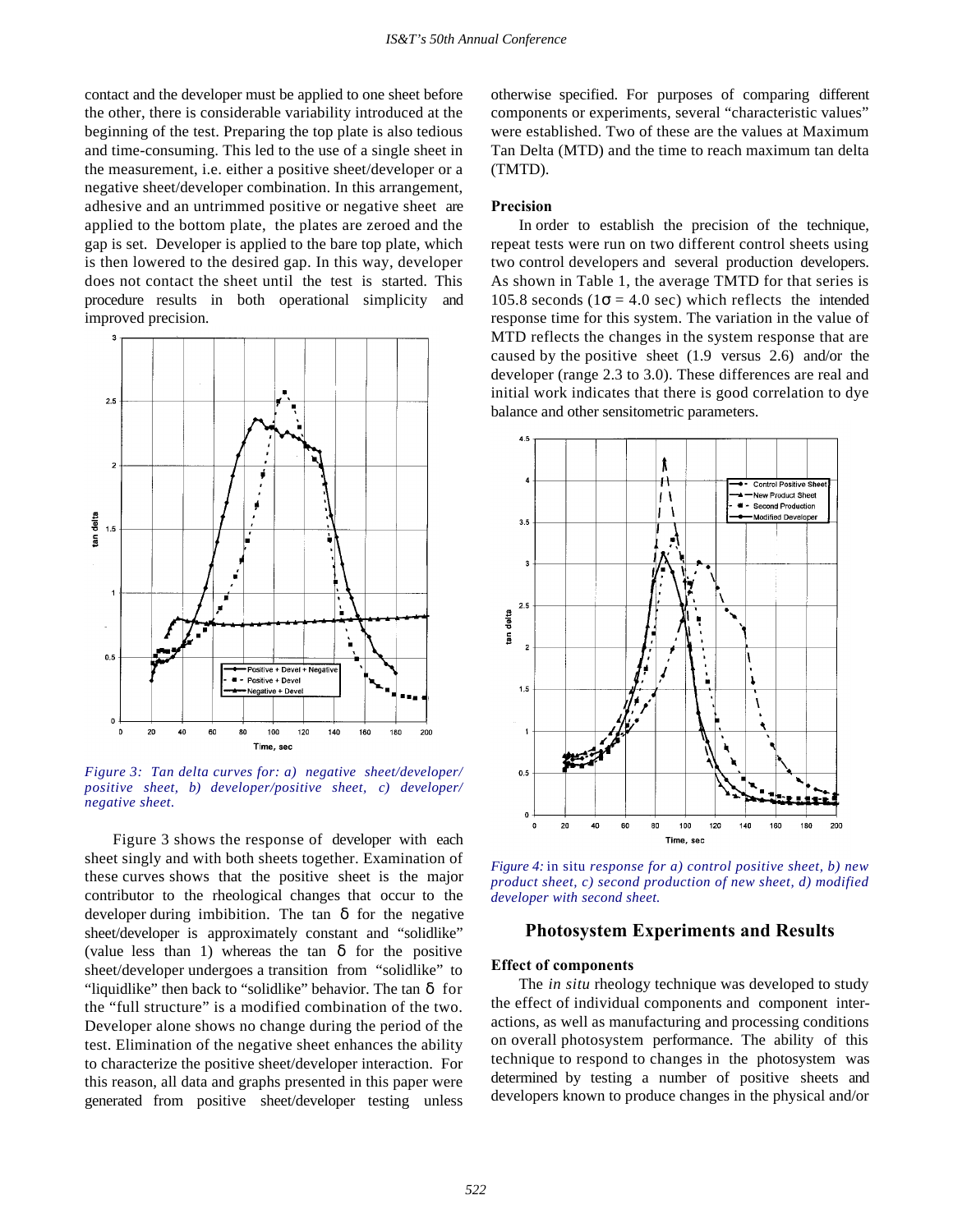| <b>System</b>     |                  | $\mathbf n$ | <b>MTD</b> | 1 s  | Percent | <b>TMTD</b> | S   | Percent |
|-------------------|------------------|-------------|------------|------|---------|-------------|-----|---------|
| Positive<br>sheet | <b>Developer</b> |             |            |      |         |             |     |         |
| Control 1         | Control A        | 9           | 1.93       | 0.08 | 4.2     | 107.2       | 3.0 | 2.8     |
| Control 1         | Control B        | 26          | 1.96       | 0.17 | 8.7     | 105.4       | 5.4 | 5.1     |
| Control 2         | Control A        | 19          | 2.52       | 0.13 | 5.2     | 106.4       | 4.7 | 4.4     |
| Control 2         | Control B        | 13          | 2.67       | 0.16 | 5.9     | 109.5       | 3.1 | 2.8     |
| Control 2         | G                | 12          | 2.71       | 0.09 | 3.3     | 105.0       | 4.3 | 4.1     |
| Control 2         | R                | 14          | 2.39       | 0.16 | 6.9     | 108.8       | 3.1 | 2.9     |
| Control 2         | S                | 12          | 2.69       | 0.34 | 12.8    | 105.6       | 3.9 | 3.6     |
| Control 2         | T                | 15          | 3.01       | 0.21 | 6.9     | 104.1       | 3.9 | 3.7     |
| Control 2         | v                | 8           | 2.69       | 0.17 | 6.3     | 104.0       | 3.7 | 3.6     |
| Average           |                  | 128         | n/a        |      |         | 105.8       | 4.0 | 3.8     |

**Table 1.** *in situ* **Measurement Reproducibility**

sensitometric performance of the system. Table 2 shows the range of *in situ* response for the tested developers and positive sheets.



Figure 5: Time to maximum tan delta (TMTD) vs temperature for two positive sheet compositions.A design criterion for a new product was to reduce the normal chemical/physical reaction time by about 20%. Figure 4 shows the *in situ* response for both the new and control positive sheets. The TMTD (time to reach maximum Tan  $\delta$ ) for the control sheet (curve a) is about 106 seconds, while the TMTD for the new product (curve b) is 84 seconds, or

21% reduction from the control value. Thus the rheological performance directionally and quantitatively followed the product design.

An additional quantity of positive sheet was manufactured for this same new product. However, this sheet did not repeat the photographic performance of the first material. *In situ* testing confirmed a difference in the mate-rials (compare Figure 4, curve b to curve c). The TMTD is approximately 7 seconds longer and the curve shapes are different. A developer change was made in an attempt to correct the system response. Figure 4, curve d shows that the response time (TMTD) was reduced by approximately 7 seconds by the modified developer. However, the tan  $\delta$  response of the second sheet and developer are not the same as the original combination. This demonstrates that the system response can be influenced by both the developer and the sheet and has led to an increased understanding of the mechanisms occurring during imbibition.

| ۹<br>۰,<br>۰. |  |
|---------------|--|
|---------------|--|

| Variable       | MTD range   | TMTD range  |
|----------------|-------------|-------------|
| Developer      | $2.1 - 3.7$ | $111 - 153$ |
| Positive sheet | $1.7 - 4.5$ | $63 - 112$  |

## **Effect of Temperature**

Although the photographic system is designed to operate within a certain temperature range, the processing temperatures experienced by the customer can vary widely. Understanding the impact of temperature on product performance is critical to the development of systems that are insensitive to this variable. The effect of temperature was tested in the range of 25 to 49 degrees Celsius using two different sheet compositions. Figure 5 shows that the TMTD for one sheet composition is nearly twice as sensitive to temperature change as the other composition. The observed *in situ* response was again reflected in system performance at these temperatures.